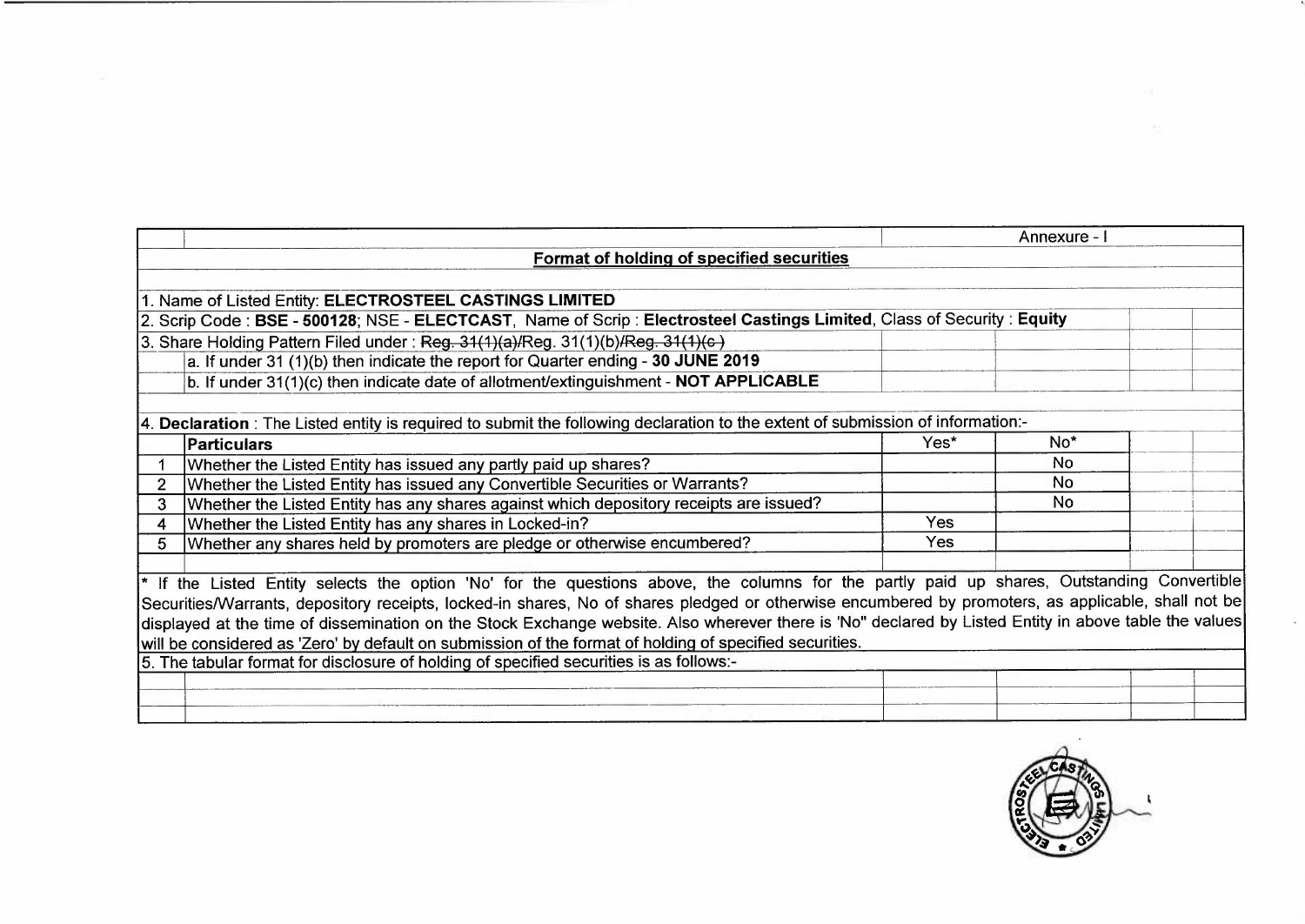|                     | ELECTROSTEEL CASTINGS LIMITED                                                  |         |                                      |          |                        |             |                     |                                               |                             |              |                     |               |                           |          |                              |                      |                           |                   |
|---------------------|--------------------------------------------------------------------------------|---------|--------------------------------------|----------|------------------------|-------------|---------------------|-----------------------------------------------|-----------------------------|--------------|---------------------|---------------|---------------------------|----------|------------------------------|----------------------|---------------------------|-------------------|
|                     | Table I - Summary Statement holding of specified securities [as on 30/06/2019] |         |                                      |          |                        |             |                     |                                               |                             |              |                     |               |                           |          |                              |                      |                           |                   |
| Cate                | Category of                                                                    | Nos. of | No. of fully                         | No.of    | No. of                 | Total nos.  | Shareholding        | Number of Voting Rights held in each class of |                             |              |                     | No. of Shares | Shareholding as           |          | Number of Locked in          | Number of shares     |                           | Number of         |
| gory                | shareholder                                                                    | share-  | paid up                              | Partly   | shares                 | shares held | as a % of total     |                                               | securities                  |              |                     | Underlying    | a % assuming              |          | shares                       | pledged or otherwise |                           | equity            |
| $\langle 0 \rangle$ | (II)                                                                           | holders | equity shares   paid-up   underlying |          |                        | (VII)=(IV)+ | no. of shares       |                                               | (IX)                        |              |                     | Outstanding   | full conversion           |          | (XII)                        | encumbered           |                           | shares held       |
|                     |                                                                                | (III)   | held                                 |          | (IV) equity Depository | $(V)+(V)$   | (calculated as      |                                               |                             |              |                     | convertible   | of convertible            |          |                              | (XIII)               |                           | in.               |
|                     |                                                                                |         |                                      | shares   | Receipts               |             | per SCRR,           |                                               |                             |              |                     | securities    | securities (as a          |          |                              |                      |                           | demateriali       |
|                     |                                                                                |         |                                      | held (V) | (VI)                   |             | 1957)               |                                               | <b>No. of Voting Rights</b> |              | <b>Total as</b>     | (including    | percentage of             | No.      | As a % of                    | No.<br>(a)           | As a %                    | zed form<br>(XIV) |
|                     |                                                                                |         |                                      |          |                        |             | (VIII)<br>As a % of | Class:                                        | Class: Y                    | <b>Total</b> | a % of<br>$(A+B+C)$ | Warrants) (X) | diluted share<br>capital) | (a)      | total Shares<br>held<br>(b)) |                      | of total<br><b>Shares</b> |                   |
|                     |                                                                                |         |                                      |          |                        |             | $(A+B+C2)$          | Equity                                        |                             |              |                     |               | $(XI) = (VII)+(X) As$     |          |                              |                      | held                      |                   |
|                     |                                                                                |         |                                      |          |                        |             |                     |                                               |                             |              |                     |               | a % of (A+B+C2)           |          |                              |                      | (b)                       |                   |
|                     |                                                                                |         |                                      |          |                        |             |                     |                                               |                             |              |                     |               |                           |          |                              |                      |                           |                   |
|                     | (A) Promoter &                                                                 | 22      | 205256684                            |          |                        | 205256684   | 50.62               | 205256684                                     |                             | 205256684    | 50.62               |               | 50.62                     | 13864817 | 6.75                         | 191371867            | 93.24                     | 205256684         |
|                     | Promoter                                                                       |         |                                      |          |                        |             |                     |                                               |                             |              |                     |               |                           |          |                              |                      |                           |                   |
|                     | Group                                                                          |         |                                      |          |                        |             |                     |                                               |                             |              |                     |               |                           |          |                              |                      |                           |                   |
|                     | (B) Public                                                                     | 49698   | 200225499                            |          |                        | 200225499   | 49.38               | 200225499                                     |                             | 200225499    | 49.38               |               | 49.38                     | 34662044 | 17.31                        | <b>NA</b>            |                           | 198348054         |
|                     | (C)   Non Promoter -                                                           |         |                                      |          |                        |             | 0.00                |                                               |                             |              | 0.00                |               | 0.00                      |          | 0 <sub>00</sub>              | <b>NA</b>            |                           |                   |
|                     | Non Public:                                                                    |         |                                      |          |                        |             |                     |                                               |                             |              |                     |               |                           |          |                              |                      |                           |                   |
|                     |                                                                                |         |                                      |          |                        |             |                     |                                               |                             |              |                     |               |                           |          |                              |                      |                           |                   |
|                     | $(C1)$ Shares                                                                  |         |                                      |          |                        |             | 0.00                |                                               |                             |              | 0.00                |               | 0.00                      |          | 0 <sub>0</sub>               | <b>NA</b>            |                           |                   |
|                     | underlying                                                                     |         |                                      |          |                        |             |                     |                                               |                             |              |                     |               |                           |          |                              |                      |                           |                   |
|                     | DRs.                                                                           |         |                                      |          |                        |             |                     |                                               |                             |              |                     |               |                           |          |                              |                      |                           |                   |
|                     | (C2) Shares held by                                                            |         |                                      |          |                        |             | 0.00                |                                               |                             |              | 0.00                |               | 0.00                      |          | 0.00                         | <b>NA</b>            |                           |                   |
|                     | <b>Employee</b>                                                                |         |                                      |          |                        |             |                     |                                               |                             |              |                     |               |                           |          |                              |                      |                           |                   |
|                     | Trusts                                                                         |         |                                      |          |                        |             |                     |                                               |                             |              |                     |               |                           |          |                              |                      |                           |                   |
|                     | Total                                                                          | 49720   | 405482183                            |          | 01                     | 405482183   | 100.00              | 405482183                                     | 01                          | 405482183    | 100.00              |               | 100.00                    | 48526861 | 11.97                        | 191371867            |                           | 47.20 403604738   |

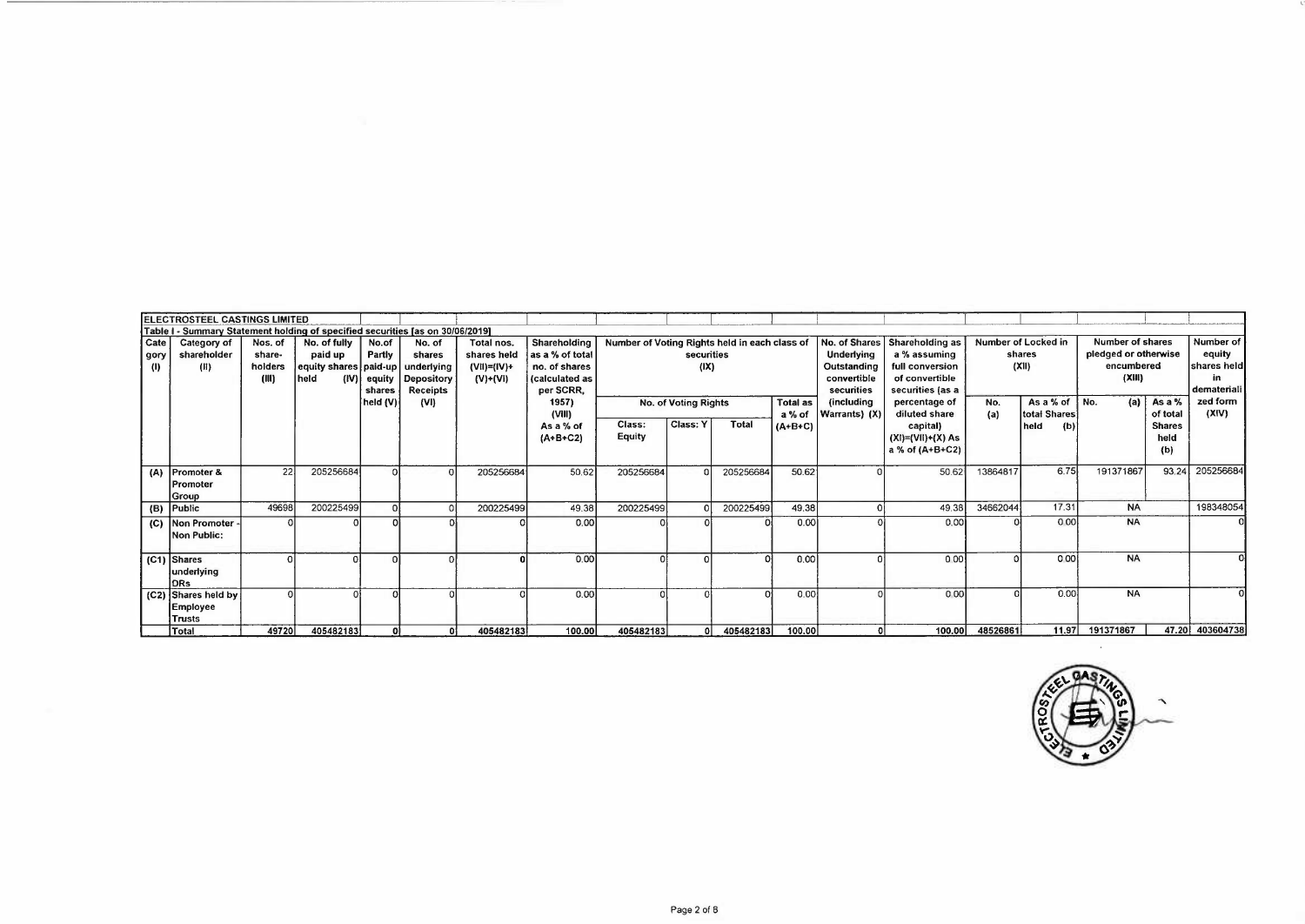|            | ELECTROSTEEL CASTINGS LIMITED                                                                                                                                                                                                                                   |             |                                      |                                                       |                                               |                                                           |                                                          |                                                                 |                          |                                  |                                                                              |                                     |                                                                         |                                                                                                           |                                        |                                                    |                                                                         |                                                    |                                                                       |
|------------|-----------------------------------------------------------------------------------------------------------------------------------------------------------------------------------------------------------------------------------------------------------------|-------------|--------------------------------------|-------------------------------------------------------|-----------------------------------------------|-----------------------------------------------------------|----------------------------------------------------------|-----------------------------------------------------------------|--------------------------|----------------------------------|------------------------------------------------------------------------------|-------------------------------------|-------------------------------------------------------------------------|-----------------------------------------------------------------------------------------------------------|----------------------------------------|----------------------------------------------------|-------------------------------------------------------------------------|----------------------------------------------------|-----------------------------------------------------------------------|
|            | Table II - Statement Showing shareholding pattern of the Promoter and Promoter Group [as on 30/06/2019]                                                                                                                                                         |             |                                      |                                                       |                                               |                                                           |                                                          |                                                                 |                          |                                  |                                                                              |                                     |                                                                         |                                                                                                           |                                        |                                                    |                                                                         |                                                    |                                                                       |
|            | Category & Name of the Shareholders<br>w                                                                                                                                                                                                                        | PAN<br>(II) | Nos. of<br>share-<br>holder<br>(III) | No. of fully<br>paid up equity<br>shares held<br>(IV) | Partly<br>paid-up<br>equity<br>shares<br>held | Nos. of<br>shares<br>underlying<br>Depository<br>Receipts | Total<br>nos.shares<br>held<br>(VII)=(IV)+<br>$(V)+(VI)$ | Shareholdi<br>ng %<br>calculated<br>as per<br><b>SCRR, 1957</b> |                          | No of Voting Rights              | Number of Voting Rights held in each class of<br>securities<br>$( X\rangle)$ | Total as                            | No. of shares<br>Underlying<br>Outstanding<br>convertible<br>securities | Shareholding,<br>as a $%$<br>assuming full<br>conversion of<br>convertible                                | Number of Locked in<br>shares<br>(XII) |                                                    | <b>Number of shares</b><br>pledged or otherwise<br>encumbered<br>(XIII) |                                                    | Number of equity<br>shares held in<br>dematerialized<br>form<br>(XIV) |
|            |                                                                                                                                                                                                                                                                 |             |                                      |                                                       | (N)                                           | (VI)                                                      |                                                          | As a % of<br>$(A+B+C2)$<br>(VIII)                               | Class: Equity   Class: Y |                                  | Total                                                                        | a % of<br>Total<br>Voting<br>rights | (including<br>Warrants) (X)                                             | securities (as<br>a percentage<br>of diluted<br>share capital)<br>$(XI)=(VII)+(X)$<br>As a % of<br>A+B+C2 | No.<br>(a)                             | As a % of<br>total<br><b>Shares</b><br>heid<br>(b) | No.<br>(a)                                                              | As a %<br>of total<br><b>Shares</b><br>held<br>(b) |                                                                       |
| (1)        | Indian                                                                                                                                                                                                                                                          |             |                                      |                                                       |                                               |                                                           |                                                          |                                                                 |                          |                                  |                                                                              |                                     |                                                                         |                                                                                                           |                                        |                                                    |                                                                         |                                                    |                                                                       |
| (a)        | Individuals/Hindu undivided Family                                                                                                                                                                                                                              |             |                                      | 40990703                                              | οl                                            | 0                                                         | 40990703                                                 | 10.11                                                           | 40990703                 | $\mathbf{o}$                     | 40990703                                                                     | 10.11                               | $\Omega$                                                                | 10.11                                                                                                     |                                        | 0.00                                               | 40980703                                                                | 99.98                                              | 40990703                                                              |
|            | Name<br>UMANG KEJRIWAL - TRUSTEE OF<br>SREEJI FAMILY BENEFIT TRUST/<br>MAYANK KEJRIWAL - TRUSTEE OF<br><b>SREEJI FAMILY BENEFIT TRUST</b>                                                                                                                       |             |                                      | 35027053                                              |                                               |                                                           | 35027053                                                 | 8.64                                                            | 35027053                 |                                  | 35027053                                                                     | 8.64                                | $\Omega$                                                                | 8.64                                                                                                      |                                        | 0.00                                               | 35027053                                                                | 100.00                                             | 35027053                                                              |
|            | <b>UDDHAV KEJRIWAL</b>                                                                                                                                                                                                                                          |             |                                      | 3239540                                               | $\overline{0}$                                | $\mathbf{0}$                                              | 3239540                                                  | 0.80                                                            | 3239540                  | 0                                | 3239540                                                                      | 0.80                                | 0                                                                       | 0.80                                                                                                      | $\Omega$                               | 0,00                                               | 3229540                                                                 | 99.69                                              | 3239540                                                               |
|            | UDDHAV KEJRIWAL HUF<br>SHASHWAT KEJRIWAL                                                                                                                                                                                                                        |             |                                      | 1554550<br>773010                                     | οl<br> 0                                      | $\circ$<br>$\mathbf{0}$                                   | 1554550<br>773010                                        | 0.38<br>0.19                                                    | 1554550<br>773010        | 0<br> 0                          | 1554550<br>773010                                                            | 0.38<br>0.19                        | οl<br>οļ                                                                | 0.38<br>0.19                                                                                              | r                                      | 0.00<br>0.00                                       | 1554550<br>773010                                                       | 100.00<br>100.00                                   | 1554550<br>773010                                                     |
|            | PALLAVI KEJRIWAL                                                                                                                                                                                                                                                |             |                                      | 187950                                                | οl                                            | ΩI                                                        | 187950                                                   | 0.05                                                            | 187950                   | οļ                               | 187950                                                                       | 0.05                                | οi                                                                      | 0.05                                                                                                      | $\Omega$                               | 0.00                                               | 187950                                                                  | 100.00                                             | 187950                                                                |
|            | SAMRIDDHI KEJRIWAL                                                                                                                                                                                                                                              |             |                                      | 157100                                                | 0                                             | οI                                                        | 157100                                                   | 0.04                                                            | 157100                   | 0                                | 157100                                                                       | 0.04                                | $\mathbf{0}$                                                            | 0.04                                                                                                      |                                        | 0.00                                               | 157100                                                                  | 100.00                                             | 157100                                                                |
|            | MAYANK KEJRIWAL, AARTI KEJRIWAL<br>TRUSTEE OF PRIYA MANJARI TRUST<br>UDDHAV KEJRIWAL, PALLAVI                                                                                                                                                                   |             |                                      | 27000<br>24500                                        | $\Omega$                                      |                                                           | 27000<br>24500                                           | 0.01<br>0.01                                                    | 27000<br>24500           | $\Omega$<br>$\Omega$             | 27000<br>24500                                                               | 0.01<br>0.01                        | $\Omega$<br>$\Omega$                                                    | 0.01<br>0.01                                                                                              |                                        | 0.00<br>0.00                                       | 27000<br>24500                                                          | 100.00<br>100.00                                   | 27000<br>24500                                                        |
| (b)        | KEJRIWAL- TRUSTEE OF SAMRIDDHI<br><b>TRUST</b><br>Central Government/State Government(s)                                                                                                                                                                        | <b>NA</b>   | ol                                   | $\Omega$                                              | $\Omega$                                      | $\circ$                                                   | $\Omega$                                                 | 0.00                                                            | $\Omega$                 | $\circ$                          |                                                                              | 0.00                                | $\overline{0}$                                                          | 0,00                                                                                                      |                                        | 000                                                |                                                                         | 0.00                                               |                                                                       |
| (c)        | Financial Institutions/Banks                                                                                                                                                                                                                                    | <b>NA</b>   | $\Omega$                             | $\mathbf{0}$                                          | $\Omega$                                      | $\mathbf{0}$                                              | $\Omega$                                                 | 0.00                                                            | $\Omega$                 | $\mathbf 0$                      | $\Omega$                                                                     | 0.00                                | $\Omega$                                                                | 000                                                                                                       |                                        | 0.00                                               | $\Omega$                                                                | 0.00                                               |                                                                       |
|            | (d) Any Other (specify)                                                                                                                                                                                                                                         |             |                                      |                                                       |                                               |                                                           |                                                          |                                                                 |                          |                                  |                                                                              |                                     |                                                                         |                                                                                                           |                                        |                                                    |                                                                         |                                                    |                                                                       |
|            | . Bodies Corporate                                                                                                                                                                                                                                              |             | 14                                   | 164265981                                             | $\Omega$                                      | $\Omega$                                                  | 164265981                                                | 40.51                                                           | 164265981                | $\Omega$                         | 164265981                                                                    | 40.51                               | 0                                                                       | 40.51                                                                                                     | 13864817                               | 8.44                                               | 150391164                                                               | 91.55                                              | 16426598                                                              |
|            | Name:<br>G. K. & SONS PRIVATE LTD                                                                                                                                                                                                                               |             |                                      | 44678936                                              | $\circ$                                       | οł                                                        | 44678936                                                 | 11.02                                                           | 44678936                 | $\Omega$                         | 44678936                                                                     | 11.02                               | οl                                                                      | 11.02                                                                                                     | 6932409                                | 15.52                                              | 37746527                                                                | 84 48                                              | 44678936                                                              |
|            | ELECTROCAST SALES INDIA LIMITED<br>MURARI INVESTMENT & TRADING<br><b>COMPANY LTD</b>                                                                                                                                                                            |             |                                      | 33893710<br>30427656                                  | $\overline{\mathfrak{o}}$<br>$\Omega$         | ol<br>$\Omega$                                            | 33893710<br>30427656                                     | 8.36<br>7.50                                                    | 33893710<br>30427656     | $\overline{0}$<br>$\overline{0}$ | 33893710<br>30427656                                                         | 8.36<br>7.50                        | $\overline{0}$<br>$\Omega$                                              | 8.36<br>7.50                                                                                              | 3466204                                | 10.23<br>0.00                                      | 30427506<br>30427656                                                    | 89.77<br>100.00                                    | 33893710<br>30427656                                                  |
|            | UTTAM COMMERCIAL COMPANY LTD.                                                                                                                                                                                                                                   |             |                                      | 22181774                                              | $\Omega$                                      | -o.                                                       | 22181774                                                 | 5.47                                                            | 22181774                 | 0                                | 22181774                                                                     | 5.47                                | $\mathbf{0}$                                                            | 5.47                                                                                                      | 3466204                                | 15.63                                              | 18715570                                                                | 84.37                                              | 22181774                                                              |
|            | G.K.INVESTMENTS LTD.                                                                                                                                                                                                                                            |             |                                      | 21814560                                              | $\Omega$                                      | - O i                                                     | 21814560                                                 | 5.38                                                            | 21814560                 | 0                                | 21814560                                                                     | 5.38                                | $\Omega$                                                                | 5.38                                                                                                      |                                        | 0.00                                               | 21814560                                                                | 100.00                                             | 21814560                                                              |
|            | MALAY COMMERCIAL ENTERPRISES<br>LTD.<br>SRI GOPAL INVESTMENTS VENTURES                                                                                                                                                                                          |             |                                      | 3748190<br>3742885                                    |                                               | $\Omega$<br>$\Omega$                                      | 3748190<br>3742885                                       | 0.92<br>0.92                                                    | 3748190<br>3742885       | $\mathbf{o}$<br>$\mathbf{0}$     | 3748190<br>3742885                                                           | 0.92<br>0.92                        | 0<br>$\Omega$                                                           | 0.92<br>0.92                                                                                              |                                        | 0.00<br>0.00                                       | 3748190<br>3732885                                                      | 100.00<br>99.73                                    | 3748190<br>3742885                                                    |
|            | LTD.                                                                                                                                                                                                                                                            |             |                                      |                                                       |                                               |                                                           |                                                          |                                                                 |                          |                                  |                                                                              |                                     |                                                                         |                                                                                                           |                                        |                                                    |                                                                         |                                                    |                                                                       |
|            | CUBBON MARKETING PVT LTD<br>QUINLINE DEALCOMM PRIVATE<br>LIMITED                                                                                                                                                                                                |             |                                      | 2500000<br>319962                                     | $\Omega$                                      | - Oʻl<br>$\mathbf{0}$                                     | 2500000<br>319962                                        | 0.62<br>0.08                                                    | 2500000<br>319962        | 0 <br>$\mathbf 0$                | 2500000<br>319962                                                            | 0.62<br>0.08                        | $\Omega$<br>$\Omega$                                                    | 062<br>0.08                                                                                               |                                        | 000<br>0.00                                        | 2500000<br>319962                                                       | 100.00<br>100 00                                   | 2500000<br>319962                                                     |
|            | <b>ESCAL FINANCE SERVICES LTD.</b>                                                                                                                                                                                                                              |             |                                      | 250000                                                | $\Omega$                                      | $\Omega$                                                  | 250000                                                   | 0.06                                                            | 250000                   | 0                                | 250000                                                                       | 0.06                                | οł                                                                      | 0.06                                                                                                      | $\Omega$                               | 000                                                | 250000                                                                  | 100.00                                             | 250000                                                                |
|            | ELLENBARRIE DEVELOPERS PVT.LTD.<br><b>GLOBAL EXPORTS LTD.</b>                                                                                                                                                                                                   |             |                                      | 213308<br>200000                                      | $\Omega$<br>$\mathbf{o}$                      | $\Omega$<br>0                                             | 213308<br>200000                                         | 0.05<br>0.05                                                    | 213308<br>200000         | $\mathbf 0$<br> 0                | 213308<br>200000                                                             | 0.05<br>0.05                        | $\circ$<br>0                                                            | 0.05<br>0.05                                                                                              | $\Omega$<br>$\Omega$                   | 0.00<br>0.00                                       | 213308<br>200000                                                        | 100,00<br>100.00                                   | 213308<br>200000                                                      |
|            | <b>GREENCHIP TREXIM PVT. LTD</b>                                                                                                                                                                                                                                |             |                                      | 165000                                                | $\overline{0}$                                | $^{\circ}$                                                | 165000                                                   | 0.04                                                            | 165000                   | 0                                | 165000                                                                       | 0.04                                | $\Omega$                                                                | 0.04                                                                                                      |                                        | 0.00                                               | 165000                                                                  | 100.00                                             | 16500                                                                 |
|            | CALCUTTA DIAGNOSTICS CENTRE (P)<br>LTD.<br>Sub-Total (A)(1)                                                                                                                                                                                                     |             | 22                                   | 130000<br>205256684                                   | 0                                             | $\mathbf{a}$                                              | 130000<br>205256684                                      | 0.03<br>50.62                                                   | 130000<br>205256684      | $\mathbf 0$<br> 0                | 130000<br>205256684                                                          | 0.03<br>50.62                       | $\bf{0}$                                                                | 0.03<br>50.62                                                                                             | 13864817                               | 0.00<br>6.75                                       | 130000<br>191371867                                                     | 100.00<br>93.24                                    | 130000<br>205256684                                                   |
| (2)<br>(a) | Foreign<br>Individuals (Non-Resident<br>Individuals/Foreign Individuals)                                                                                                                                                                                        |             | $\Omega$                             |                                                       | $\circ$                                       | $\Omega$                                                  | $\circ$                                                  | 0.00                                                            | $\mathbf{0}$             | $\Omega$                         |                                                                              | 0,00                                | O                                                                       | 000                                                                                                       |                                        | 0.00                                               |                                                                         | 0.00                                               |                                                                       |
| (b)        | Government                                                                                                                                                                                                                                                      |             | n                                    |                                                       | $\Omega$                                      |                                                           | οl                                                       | 0.00                                                            | οl                       | $\Omega$                         | ΩI                                                                           | 0.00                                | $\Omega$                                                                | 0.00                                                                                                      |                                        | 0.00                                               |                                                                         | 0.00                                               |                                                                       |
|            | (c) Institutions                                                                                                                                                                                                                                                |             |                                      | $\Omega$                                              | 0                                             | $\Omega$                                                  | οł                                                       | 0.00                                                            | 0                        | $\Omega$                         | 0                                                                            | 0.00                                | 0                                                                       | 0.00                                                                                                      | $^{\circ}$                             | 0.00                                               |                                                                         | 0.00                                               |                                                                       |
|            | (d) Foreign Portfolio Investor<br>(e) Any Other (specify)                                                                                                                                                                                                       |             | $\Omega$                             | $\Omega$                                              | $\mathbf{0}$                                  | $\mathbf{0}$                                              | ٥ł<br>$\Omega$                                           | 0.00<br>000                                                     | οI                       | $\mathbf 0$                      | -01<br>ΩI                                                                    | 0.00<br>0.00                        | οl                                                                      | 0.00<br>0.00                                                                                              | 01                                     | 0.00<br>0.00                                       | o                                                                       | 0.00<br>0.00                                       |                                                                       |
|            | Sub Total (A)(2)                                                                                                                                                                                                                                                |             | $\Omega$                             | $\Omega$                                              | $\mathbf{0}$                                  | $\mathbf{a}$                                              | οl                                                       | 0.00                                                            | $\Omega$                 | $\mathbf{0}$                     | $\mathbf{0}$                                                                 | 0.00                                | $\Omega$                                                                | 0.00                                                                                                      | $\Omega$                               | 0.00                                               | 0                                                                       | 0.00                                               |                                                                       |
|            | <b>Total Shareholding of Promoter and</b><br>Promoter Group (A)=(A)(1)+(A)(2)                                                                                                                                                                                   |             | 22                                   | 205256684                                             |                                               |                                                           | 205256684                                                | 50.62                                                           | 205256684                |                                  | 205256684                                                                    | 50.62                               | $\Omega$                                                                | 50.62                                                                                                     | 13864817                               | 6.75                                               | 191371867                                                               | 93.24<br><b>CAS</b>                                | 205256684                                                             |
| Note:      |                                                                                                                                                                                                                                                                 |             |                                      |                                                       |                                               |                                                           |                                                          |                                                                 |                          |                                  |                                                                              |                                     |                                                                         |                                                                                                           |                                        |                                                    |                                                                         |                                                    |                                                                       |
|            | (1) PAN would not be displayed on website of Stock Exchange(s).                                                                                                                                                                                                 |             |                                      |                                                       |                                               |                                                           |                                                          |                                                                 |                          |                                  |                                                                              |                                     |                                                                         |                                                                                                           |                                        |                                                    |                                                                         |                                                    |                                                                       |
|            | (2) The term "Encumbrance" has the same meaning as assigned under Regulation 28(3) of SEBI (Substantial Acquisition of Shares and Takeovers) Regulations 2011.<br>* Information provided to National Stock Exchange of India Limited and BSE Limited seperately |             |                                      |                                                       |                                               |                                                           |                                                          |                                                                 |                          |                                  |                                                                              |                                     |                                                                         |                                                                                                           |                                        |                                                    | o                                                                       |                                                    |                                                                       |
|            |                                                                                                                                                                                                                                                                 |             |                                      |                                                       |                                               |                                                           |                                                          |                                                                 | Page 3 of 8              |                                  |                                                                              |                                     |                                                                         |                                                                                                           |                                        |                                                    |                                                                         |                                                    |                                                                       |
|            |                                                                                                                                                                                                                                                                 |             |                                      |                                                       |                                               |                                                           |                                                          |                                                                 |                          |                                  |                                                                              |                                     |                                                                         |                                                                                                           |                                        |                                                    |                                                                         |                                                    |                                                                       |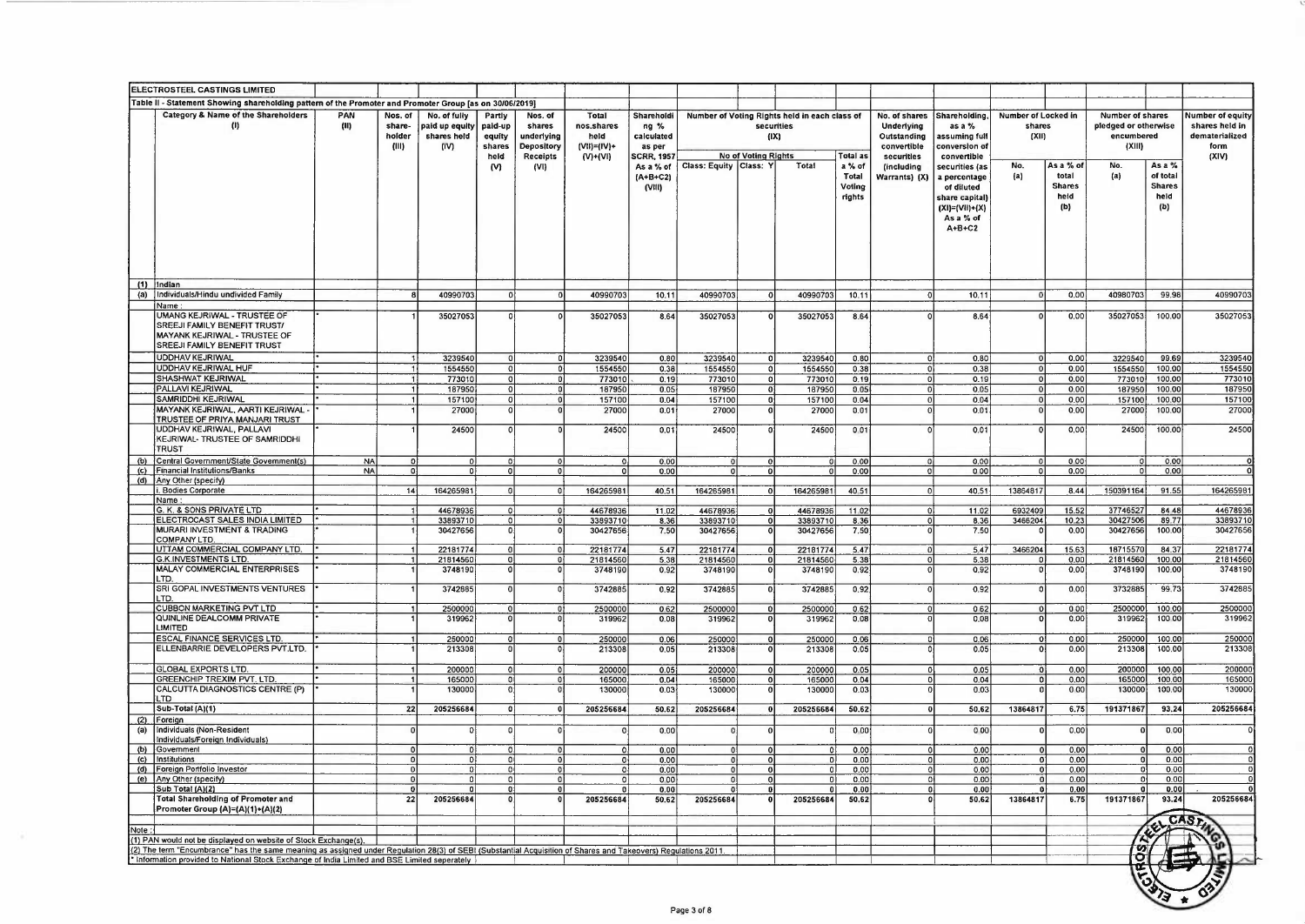|     | <b>ELECTROSTEEL CASTINGS LIMITED</b>                                                            |             |                                      |                                                       |                                                      |                                                                          |                                                                |                                                                                |                  |                            |                                                                     |                                     |                                                                                             |                                                                                   |                                        |                                                    |                                        |                                                                         |                                                                          |
|-----|-------------------------------------------------------------------------------------------------|-------------|--------------------------------------|-------------------------------------------------------|------------------------------------------------------|--------------------------------------------------------------------------|----------------------------------------------------------------|--------------------------------------------------------------------------------|------------------|----------------------------|---------------------------------------------------------------------|-------------------------------------|---------------------------------------------------------------------------------------------|-----------------------------------------------------------------------------------|----------------------------------------|----------------------------------------------------|----------------------------------------|-------------------------------------------------------------------------|--------------------------------------------------------------------------|
|     | Table III - Statement showing shareholding pattern of the Public shareholder [as on 30/06/2019] |             |                                      |                                                       |                                                      |                                                                          |                                                                |                                                                                |                  |                            |                                                                     |                                     |                                                                                             |                                                                                   |                                        |                                                    |                                        |                                                                         |                                                                          |
|     | Category & Name of the<br><b>Shareholders</b><br>$\langle \mathsf{I} \rangle$                   | PAN<br>(11) | Nos. of<br>share-<br>holder<br>(III) | No. of fully<br>paid up equity<br>shares held<br>(IV) | Partly<br>paid-up<br>equity<br>shares<br>held<br>(N) | Nos. of<br>shares<br>underlying<br>Depository<br><b>Receipts</b><br>(VI) | Total nos.<br>shares held<br>$(VII) = (IV) +$<br>$(V)$ + $(V)$ | Shareholdin<br>$9 \%$<br>calculated<br>as per<br><b>SCRR 1957</b><br>As a % of |                  | <b>No of Voting Rights</b> | Number of Voting Rights held in each class of<br>securities<br>(IX) | <b>Total as a</b>                   | No of shares<br>Underlying<br>Outstanding<br>convertible<br>securities<br><i>(including</i> | Total<br>shareholding,<br>as a %<br>assuming full<br>conversion of<br>convertible | Number of Locked in<br>shares<br>(X I) |                                                    |                                        | <b>Number of shares</b><br>pledged or<br>otherwise<br>encumbered (XIII) | Number of<br>equity shares<br>held in<br>dematerialized<br>form<br>(XIV) |
|     |                                                                                                 |             |                                      |                                                       |                                                      |                                                                          |                                                                | $(A+B+C2)$<br>(VIII)                                                           | Class:<br>Equity | Class:<br>$\mathbf{v}$     | Total                                                               | $%$ of<br>Total<br>Votina<br>rights | Warrants)<br>(X)                                                                            | securities (as a<br>percentage of<br>diluted share<br>capital)<br>(XI)            | No.<br>(a)                             | As a % of<br>total<br><b>Shares</b><br>heid<br>(b) | No.<br>(a)<br>(Not<br>applic.<br>able) | As a % of<br>total shares<br>held<br>(b)<br>(Not<br>applicable)         |                                                                          |
|     | (1) Institutions                                                                                |             |                                      |                                                       |                                                      |                                                                          |                                                                |                                                                                |                  |                            |                                                                     |                                     |                                                                                             |                                                                                   |                                        |                                                    |                                        |                                                                         |                                                                          |
| (a) | Mutual Funds                                                                                    |             |                                      | 200                                                   |                                                      |                                                                          | 200                                                            | 0.00                                                                           | 200              |                            | 200                                                                 | 0.00                                |                                                                                             | 0.00                                                                              |                                        | 0.00                                               |                                        | <b>NA</b>                                                               |                                                                          |
|     | (b) Venture Capital Funds                                                                       |             | $\sqrt{2}$                           |                                                       | $\mathbf{a}$                                         | οl                                                                       | $\Omega$                                                       | 0.00                                                                           | ٥ł               | $\sqrt{2}$                 |                                                                     | 0.00                                |                                                                                             | 0.00                                                                              | ി                                      | 0.00                                               |                                        | <b>NA</b>                                                               |                                                                          |
|     | (c) Alternate Investment Funds                                                                  |             | n                                    |                                                       |                                                      | nl                                                                       | $\Omega$                                                       | 0.00                                                                           | ΩI               |                            |                                                                     | 0.00                                |                                                                                             | 0.00                                                                              |                                        | 0.00                                               |                                        | <b>NA</b>                                                               |                                                                          |
|     | (d) Foreign Venture Capital Investors                                                           |             | $\Omega$                             |                                                       |                                                      |                                                                          |                                                                | 0.00                                                                           |                  |                            |                                                                     | 0.00                                |                                                                                             | 0.00                                                                              |                                        | 0.00                                               |                                        | <b>NA</b>                                                               |                                                                          |
|     | (e) Foreign Portfolio Investors                                                                 |             | 14                                   | 27266480                                              |                                                      | $\sim$                                                                   | 27266480                                                       | 6.72                                                                           | 27266480         |                            | 27266480                                                            | 6.72                                |                                                                                             | 6.72                                                                              | 22530329                               | 82.63                                              |                                        | <b>NA</b>                                                               | 27266480                                                                 |
|     | IName:                                                                                          |             |                                      |                                                       |                                                      |                                                                          |                                                                |                                                                                |                  |                            |                                                                     |                                     |                                                                                             |                                                                                   |                                        |                                                    |                                        |                                                                         |                                                                          |
|     | <b>INDIA OPPORTUNITIES</b><br><b>GROWTH FUND LTD. -</b><br>PINEWOOD STRATEGY                    |             |                                      | 23991781                                              |                                                      |                                                                          | 23991781                                                       | 5.92                                                                           | 23991781         |                            | 23991781                                                            | 5.92                                |                                                                                             | 5.92                                                                              | 22530329                               | 93.91                                              |                                        | <b>NA</b>                                                               | 2399178                                                                  |
|     | Financial Institutions / Banks                                                                  |             | 18                                   | 2570498                                               |                                                      | $\circ$                                                                  | 2570498                                                        | 0.63                                                                           | 2570498          |                            | 2570498                                                             | 0.63                                |                                                                                             | 0.63                                                                              | $\Omega$                               | 0.00                                               |                                        | <b>NA</b>                                                               | 2560998                                                                  |
| (a) | Insurance Companies                                                                             |             |                                      | 18649039                                              |                                                      | n.                                                                       | 18649039                                                       | 4.60                                                                           | 18649039         |                            | 18649039                                                            | 4.60                                |                                                                                             | 4.60                                                                              |                                        | 0.00                                               |                                        | <b>NA</b>                                                               | 18649039                                                                 |
|     | l Name :                                                                                        |             |                                      |                                                       |                                                      |                                                                          |                                                                |                                                                                |                  |                            |                                                                     |                                     |                                                                                             |                                                                                   |                                        |                                                    |                                        |                                                                         |                                                                          |
|     | <b>GENERAL INSURANCE</b><br>CORPORATION OF INDIA                                                |             |                                      | 7871084                                               |                                                      | $\Omega$                                                                 | 7871084                                                        | 1.94                                                                           | 7871084          |                            | 7871084                                                             | 1.94                                |                                                                                             | 1.94                                                                              |                                        | 0.00                                               |                                        | <b>NA</b>                                                               | 7871084                                                                  |
|     | UNITED INDIA INSURANCE<br><b>COMPANY LIMITED</b>                                                |             |                                      | 6579481                                               |                                                      | $\Omega$                                                                 | 6579481                                                        | 1.62                                                                           | 6579481          |                            | 6579481                                                             | 1.62                                | nı                                                                                          | 1.62                                                                              | $\Omega$                               | 0.00                                               |                                        | <b>NA</b>                                                               | 657948                                                                   |
| (h) | Provident Funds / Pension Funds                                                                 |             |                                      |                                                       | $\mathbf{r}$                                         | $\Omega$                                                                 | $\mathbf{v}$                                                   | 0.00                                                                           | ΩI               |                            |                                                                     | 0.00                                | $\Omega$                                                                                    | 0,00                                                                              | $\Omega$                               | 0.00                                               |                                        | <b>NA</b>                                                               |                                                                          |
| (i) | Any Other (specify)                                                                             |             |                                      |                                                       |                                                      |                                                                          |                                                                |                                                                                |                  |                            |                                                                     |                                     |                                                                                             |                                                                                   |                                        |                                                    |                                        |                                                                         |                                                                          |
|     | Sub Total (B)(1)                                                                                |             | 37                                   | 48486217                                              |                                                      |                                                                          | 48486217                                                       | 11.96                                                                          | 48486217         |                            | 48486217                                                            | 11.96                               |                                                                                             | 11.96                                                                             | 22530329                               | 46.47                                              |                                        | <b>NA</b>                                                               | 4847651                                                                  |
|     | (2) Central Government / State<br>Government(s) / President of<br>India i.e. (B)(2)             | <b>NA</b>   |                                      |                                                       |                                                      |                                                                          |                                                                | 0.00                                                                           |                  |                            |                                                                     | 0.00                                |                                                                                             | 0.00                                                                              |                                        | 0,00                                               |                                        | <b>NA</b>                                                               |                                                                          |

 $\sim$ 



x

÷.

 $\sim$   $\sim$  $\sim$   $\sim$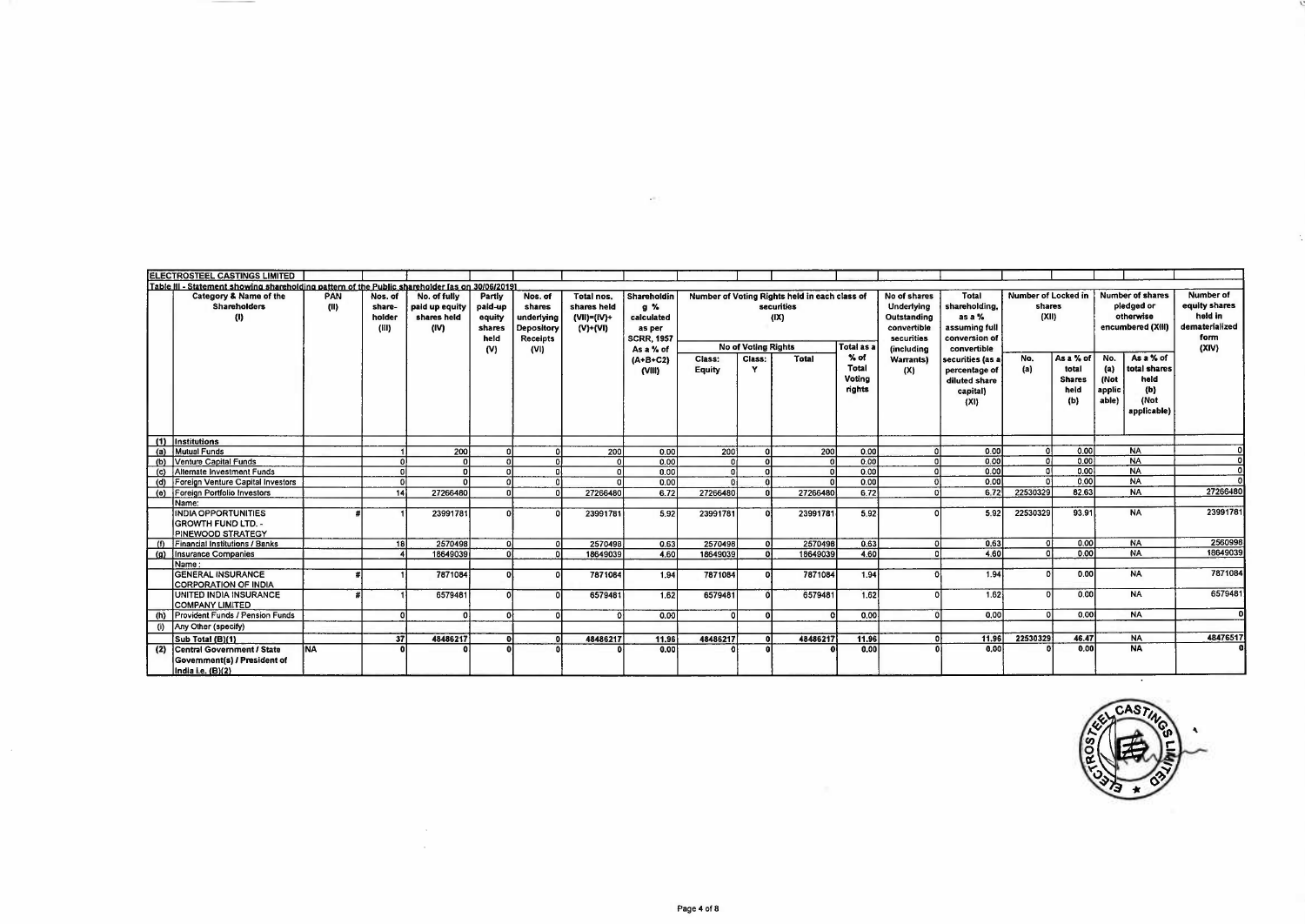|      | <b>ELECTROSTEEL CASTINGS LIMITED</b>                                                                                                                                                                           |             |                                      |                                                       |                                                      |                                                                          |                                                             |                                                                                     |           |                            |                                                                     |                           |                                                                                      |                                                                                  |                                        |                                       |                                |                                                                         |                                                                          |
|------|----------------------------------------------------------------------------------------------------------------------------------------------------------------------------------------------------------------|-------------|--------------------------------------|-------------------------------------------------------|------------------------------------------------------|--------------------------------------------------------------------------|-------------------------------------------------------------|-------------------------------------------------------------------------------------|-----------|----------------------------|---------------------------------------------------------------------|---------------------------|--------------------------------------------------------------------------------------|----------------------------------------------------------------------------------|----------------------------------------|---------------------------------------|--------------------------------|-------------------------------------------------------------------------|--------------------------------------------------------------------------|
|      | Table III - Statement showing shareholding pattern of the Public shareholder las on 30/06/2019]                                                                                                                |             |                                      |                                                       |                                                      |                                                                          |                                                             |                                                                                     |           |                            |                                                                     |                           |                                                                                      |                                                                                  |                                        |                                       |                                |                                                                         |                                                                          |
|      | Category & Name of the<br><b>Shareholders</b><br>(1)                                                                                                                                                           | PAN<br>(11) | Nos. of<br>share-<br>holder<br>(III) | No. of fully<br>paid up equity<br>shares held<br>(IV) | Partly<br>paid-up<br>equity<br>shares<br>held<br>(V) | Nos. of<br>shares<br>underlying<br>Depository<br><b>Receipts</b><br>(VI) | Total nos.<br>shares held<br>$(VII) = (IV) +$<br>$(V)+(VI)$ | Shareholdin<br>$g \gamma$<br>calculated<br>as per<br><b>SCRR, 1957</b><br>As a % of |           | <b>No of Voting Rights</b> | Number of Voting Rights held in each class of<br>securities<br>(IX) | Total as a                | No of shares<br>Underlying<br>Outstanding<br>convertible<br>securities<br>(including | Total<br>shareholding<br>as a %<br>assuming full<br>conversion of<br>convertible | Number of Locked in<br>shares<br>(X t) |                                       |                                | <b>Number of shares</b><br>pledged or<br>otherwise<br>encumbered (XIII) | Number of<br>equity shares<br>held in<br>dematerialized<br>form<br>(XIV) |
|      |                                                                                                                                                                                                                |             |                                      |                                                       |                                                      |                                                                          |                                                             | $(A+B+C2)$                                                                          | Class:    | Class:                     | Total                                                               | $%$ of                    | Warrants)                                                                            | securities (as a                                                                 | No.                                    | As a % of                             | No.                            | As a % of                                                               |                                                                          |
|      |                                                                                                                                                                                                                |             |                                      |                                                       |                                                      |                                                                          |                                                             | (VIII)                                                                              | Equity    | Y                          |                                                                     | Total<br>Voting<br>rights | (X)                                                                                  | percentage of<br>diluted share<br>capital)<br>(XI)                               | (a)                                    | total<br><b>Shares</b><br>held<br>(b) | (a)<br>(Not<br>applic<br>able) | total shares<br>held<br>(b)<br>(Not<br>applicable)                      |                                                                          |
|      | (3) Non-Institutions                                                                                                                                                                                           |             |                                      |                                                       |                                                      |                                                                          |                                                             |                                                                                     |           |                            |                                                                     |                           |                                                                                      |                                                                                  |                                        |                                       |                                |                                                                         |                                                                          |
|      | (a) Individuals-                                                                                                                                                                                               |             |                                      |                                                       |                                                      |                                                                          |                                                             |                                                                                     |           |                            |                                                                     |                           |                                                                                      |                                                                                  |                                        |                                       |                                |                                                                         |                                                                          |
|      | . Individual shareholders holding<br>nominal share capital upto Rs.2<br>lakhs*                                                                                                                                 |             | 48413                                | 66615035                                              |                                                      |                                                                          | 66615035                                                    | 16.43                                                                               | 66615035  |                            | 66615035                                                            | 16.43                     |                                                                                      | 16.43                                                                            |                                        | 0.00                                  |                                | <b>NA</b>                                                               | 64852310                                                                 |
|      | ii.Individual shareholders holding<br>nominal share capital in excess of<br>Rs.2 lakhs*                                                                                                                        |             | 31                                   | 26030506                                              | $\Omega$                                             | $\Omega$                                                                 | 26030506                                                    | 6.42                                                                                | 26030506  | $\Omega$                   | 26030506                                                            | 6.42                      |                                                                                      | 642                                                                              |                                        | 0.00                                  |                                | <b>NA</b>                                                               | 26030506                                                                 |
|      | Name:                                                                                                                                                                                                          |             |                                      |                                                       |                                                      |                                                                          |                                                             |                                                                                     |           |                            |                                                                     |                           |                                                                                      |                                                                                  |                                        |                                       |                                |                                                                         |                                                                          |
|      | S. SHYAM                                                                                                                                                                                                       |             |                                      | 4430337                                               |                                                      | $\mathbf 0$                                                              | 4430337                                                     | 1.09                                                                                | 4430337   | -01                        | 4430337                                                             | 1.09                      | $\Omega$                                                                             | 1.09                                                                             | ol                                     | 0.00                                  |                                | <b>NA</b>                                                               | 4430337                                                                  |
|      | NBFCs registered with RBI                                                                                                                                                                                      |             | $\mathbf{A}$                         | 7023                                                  | $\Omega$                                             | ol                                                                       | 7023                                                        | 0.00                                                                                | 7023      | $\Omega$                   | 7023                                                                | 0.00                      | $\Omega$                                                                             | 0.00                                                                             | $\overline{0}$                         | 0.00                                  |                                | <b>NA</b>                                                               | 7023                                                                     |
| (c)  | Employee Trusts<br>Overseas Depositories (holding                                                                                                                                                              |             | n                                    |                                                       | $\overline{0}$                                       | $\Omega$                                                                 | $\Omega$                                                    | 0.00                                                                                |           | $\Omega$                   |                                                                     | 0.00                      | $\Omega$                                                                             | 0.00                                                                             | $\Omega$                               | 0.00                                  |                                | <b>NA</b>                                                               |                                                                          |
| (d)  | DRs) (balancing figure)                                                                                                                                                                                        |             |                                      |                                                       |                                                      |                                                                          |                                                             | 0.00                                                                                |           |                            |                                                                     | 0.00                      |                                                                                      | 0.00                                                                             |                                        | 0.00                                  |                                | <b>NA</b>                                                               |                                                                          |
|      | (e) Any Other (specify) -<br>Bodies Corporate                                                                                                                                                                  |             | 1213                                 | 59086718                                              | $\Omega$                                             | n                                                                        | 59086718                                                    | 14.57                                                                               | 59086716  | $\Omega$                   | 59086718                                                            | 14.57                     | $\Omega$                                                                             | 14.57                                                                            | 12131715                               | 20.53                                 |                                | <b>NA</b>                                                               | 58981698                                                                 |
|      | Name:                                                                                                                                                                                                          |             | 592                                  | 29449299                                              | $\overline{0}$                                       | $\Omega$                                                                 | 29449299                                                    | 7 26                                                                                | 29449299  | $\Omega$                   | 29449299                                                            | 7.26                      | $\Omega$                                                                             | 7.26                                                                             | 12131715                               | 41.20                                 |                                | <b>NA</b>                                                               | 29379199                                                                 |
|      | ROHAK MERCHANTS PRIVATE<br>LIMITED                                                                                                                                                                             |             |                                      | 12131715                                              | $\Omega$                                             | $\Omega$                                                                 | 12131715                                                    | 2.99                                                                                | 12131715  | $\Omega$                   | 12131715                                                            | 2.99                      | $\Omega$                                                                             | 2.99                                                                             | 12131715                               | 100 00                                |                                | <b>NA</b>                                                               | 12131715                                                                 |
|      | Clearing Member                                                                                                                                                                                                |             | 97 I                                 | 580713                                                | $\Omega$                                             | οl                                                                       | 580713                                                      | 0.14                                                                                | 580713    | 0                          | 580713                                                              | 0.14                      |                                                                                      | 0.14                                                                             | $\Omega$                               | 0.00                                  |                                | <b>NA</b>                                                               | 580713                                                                   |
|      | ii, Non Resident Individual                                                                                                                                                                                    |             | 515                                  | 1905733                                               | $\Omega$                                             | ΩÌ                                                                       | 1905733                                                     | 0.47                                                                                | 1905733   | ol                         | 1905733                                                             | 0.47                      | $\Omega$                                                                             | 0.47                                                                             | $\Omega$                               | 0.00                                  |                                | <b>NA</b>                                                               | 1870933                                                                  |
|      | iv. Trusts                                                                                                                                                                                                     |             | 6                                    | 6420                                                  | $\overline{0}$                                       | $\Omega$                                                                 | 6420                                                        | 0.00                                                                                | 6420      | ol                         | 6420                                                                | 0.00                      | οł                                                                                   | 0.00                                                                             | -ol                                    | 0.00                                  |                                | <b>NA</b>                                                               | 6300                                                                     |
|      | v.Investor Education and<br>Protection Fund Authority Ministry<br>of Corporate Affairs                                                                                                                         |             |                                      | 788508                                                | $\overline{ }$                                       | $\overline{0}$                                                           | 788508                                                      | 0.19                                                                                | 788508    | $\overline{0}$             | 788508                                                              | 0.19                      | $\Omega$                                                                             | 0.19                                                                             |                                        | 0.00                                  |                                | NA.                                                                     | 788508                                                                   |
|      | vi. Foreign Company                                                                                                                                                                                            |             |                                      | 26356045                                              | $\Omega$                                             | $\Omega$                                                                 | 26356045                                                    | 6.50                                                                                | 26356045  | $\Omega$                   | 26356045                                                            | 6,50                      | $\Omega$                                                                             | 6.50                                                                             | $\Omega$                               | 0,00                                  |                                | <b>NA</b>                                                               | 26356045                                                                 |
|      | Name:                                                                                                                                                                                                          |             |                                      |                                                       |                                                      |                                                                          |                                                             |                                                                                     |           |                            |                                                                     |                           |                                                                                      |                                                                                  |                                        |                                       |                                |                                                                         |                                                                          |
|      | SML STEEL METALS (CYPRUS)<br>LIMITED                                                                                                                                                                           |             |                                      | 18119467                                              | $\Omega$                                             |                                                                          | 18119467                                                    | 4.47                                                                                | 18119467  | -ol                        | 18119467                                                            | 4.47                      | $\Omega$                                                                             | 4.47                                                                             | $\Omega$                               | 0.00                                  |                                | <b>NA</b>                                                               | 18119467                                                                 |
|      | PGS INVEST CORP                                                                                                                                                                                                |             |                                      | 8236578                                               | $\mathbf{0}$                                         |                                                                          | 8236578                                                     | 203                                                                                 | 8236578   | o                          | 8236578                                                             | 2.03                      |                                                                                      | 2.03                                                                             | $\Omega$                               | 0.00                                  |                                | <b>NA</b>                                                               | 8236578                                                                  |
|      | Sub Total (B)(3)                                                                                                                                                                                               |             | 49661                                | 151739282                                             | $\overline{0}$                                       |                                                                          | 151739282                                                   | 37.42                                                                               | 151739282 | $\mathbf{0}$               | 151739282                                                           | 37.42                     | n                                                                                    | 37.42                                                                            | 12131715                               | 8.00                                  |                                | <b>NA</b>                                                               | 14987153                                                                 |
|      | <b>Total Public Shareholding</b><br>$(B)=(B)(1)+(B)(2)+(B)(3)$                                                                                                                                                 |             | 49698                                | 200225499                                             |                                                      |                                                                          | 200225499                                                   | 49.38                                                                               | 200225499 | <b>n</b>                   | 200225499                                                           | 49.38                     |                                                                                      | 49.38                                                                            | 34662044                               | 17.31                                 |                                | <b>NA</b>                                                               | 198348054                                                                |
|      | Details of the shareholders acting as a persons in Concert including Shareholding (No. and %).                                                                                                                 |             |                                      |                                                       |                                                      |                                                                          |                                                             |                                                                                     |           |                            |                                                                     |                           |                                                                                      |                                                                                  |                                        |                                       |                                |                                                                         |                                                                          |
|      | Details of Shares which remain unclaimed may be given here along with details such as number of shareholders, outstanding shares held in demat/unclaimed suspense account, voting rights which are frozen etc. |             |                                      |                                                       |                                                      |                                                                          |                                                             |                                                                                     |           |                            |                                                                     |                           |                                                                                      |                                                                                  |                                        |                                       |                                |                                                                         |                                                                          |
|      |                                                                                                                                                                                                                |             |                                      |                                                       |                                                      |                                                                          |                                                             |                                                                                     |           |                            |                                                                     |                           |                                                                                      |                                                                                  |                                        |                                       |                                |                                                                         |                                                                          |
| Note |                                                                                                                                                                                                                |             |                                      |                                                       |                                                      |                                                                          |                                                             |                                                                                     |           |                            |                                                                     |                           |                                                                                      |                                                                                  |                                        |                                       |                                |                                                                         |                                                                          |
|      | 1) PAN would not be displayed on website of Stock Exchange(s)<br>2) The above format needs to be disclosed along with the name of following persons :                                                          |             |                                      |                                                       |                                                      |                                                                          |                                                             |                                                                                     |           |                            |                                                                     |                           |                                                                                      |                                                                                  |                                        |                                       |                                |                                                                         |                                                                          |
|      | Institutions/Non Institutions holding more than 1% of total number of shares.                                                                                                                                  |             |                                      |                                                       |                                                      |                                                                          |                                                             |                                                                                     |           |                            |                                                                     |                           |                                                                                      |                                                                                  |                                        |                                       |                                |                                                                         |                                                                          |
|      | 3) W.r.t the information pertaning to Depository Receipts, the same may be disclosed in the respective columns to the extent information available and the balance to be disclosed as held by custodian.       |             |                                      |                                                       |                                                      |                                                                          |                                                             |                                                                                     |           |                            |                                                                     |                           |                                                                                      |                                                                                  |                                        |                                       |                                |                                                                         |                                                                          |
|      | More than one folios with same PAN clubbed together.                                                                                                                                                           |             |                                      |                                                       |                                                      |                                                                          |                                                             |                                                                                     |           |                            |                                                                     |                           |                                                                                      |                                                                                  |                                        |                                       |                                |                                                                         |                                                                          |
|      | # Information provided to National Stock Exchange of India Limited and BSE Limited seperately                                                                                                                  |             |                                      |                                                       |                                                      |                                                                          |                                                             |                                                                                     |           |                            |                                                                     |                           |                                                                                      |                                                                                  |                                        |                                       |                                |                                                                         |                                                                          |

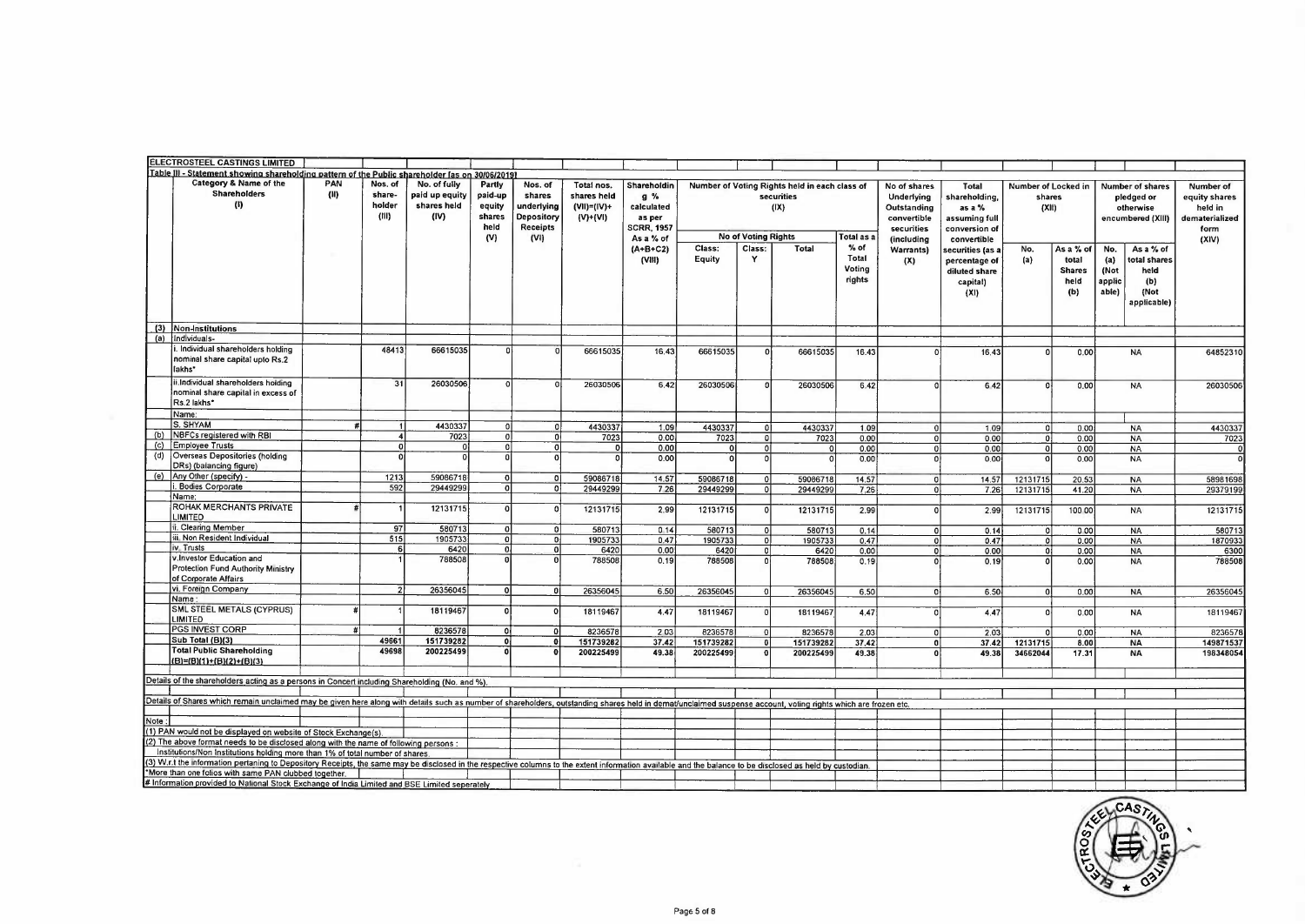|      | <b>ELECTROSTEEL CASTINGS LIMITED</b>                                                                                                                                                                                                                                                                                                    |                    |                                    |                                                             |                                                   |                                                                   |                                              |                                                                                    |                         |                            |                                                                     |                                         |                                                                                                     |                                                                                     |                                        |                                        |                                                                                                   |                                                                      |
|------|-----------------------------------------------------------------------------------------------------------------------------------------------------------------------------------------------------------------------------------------------------------------------------------------------------------------------------------------|--------------------|------------------------------------|-------------------------------------------------------------|---------------------------------------------------|-------------------------------------------------------------------|----------------------------------------------|------------------------------------------------------------------------------------|-------------------------|----------------------------|---------------------------------------------------------------------|-----------------------------------------|-----------------------------------------------------------------------------------------------------|-------------------------------------------------------------------------------------|----------------------------------------|----------------------------------------|---------------------------------------------------------------------------------------------------|----------------------------------------------------------------------|
|      | Table IV - Statement showing shareholding pattern of the Non Promoter - Non Public shareholder [as on 30/06/2019]                                                                                                                                                                                                                       |                    |                                    |                                                             |                                                   |                                                                   |                                              |                                                                                    |                         |                            |                                                                     |                                         |                                                                                                     |                                                                                     |                                        |                                        |                                                                                                   |                                                                      |
|      | Category & Name of the<br><b>Shareholders</b><br>$\left( 0 \right)$                                                                                                                                                                                                                                                                     | <b>PAN</b><br>(II) | No of<br>share-<br>holder<br>(III) | No. of<br>fully paid<br>up equity<br>shares<br>held<br>(IV) | Partly paid<br>up equity<br>shares<br>held<br>(V) | Nos. of<br>shares<br>underlying<br>Depository<br>Receipts<br>(VI) | Total no.<br>shares<br>held<br>$(VII)= (IV)$ | Shareholdi<br>$ng$ %<br>calculated<br>as per<br>+ (V)+(VI) SCRR, 1957<br>As a % of |                         | <b>No of Voting Rights</b> | Number of Voting Rights held in<br>each class of securities<br>(IX) | Total as a<br>$%$ of                    | No of shares<br>Underlying<br>Outstanding<br>convertible<br>securities<br><i><b>(including)</b></i> | Total<br>shareholding,<br>as a $%$<br>assuming full<br>conversion of<br>convertible | Number of Locked in<br>shares<br>(XII) |                                        | Number of<br>shares pledged<br>or otherwise<br>encumbered<br>(XIII)                               | Number of<br>equity<br>shares held<br>in.<br>dematerializ<br>ed form |
|      |                                                                                                                                                                                                                                                                                                                                         |                    |                                    |                                                             |                                                   |                                                                   |                                              | $(A+B+C2)$<br>(VIII)                                                               | Class:<br><b>Equity</b> | Class:<br>Y                | <b>Total</b>                                                        | <b>Total</b><br><b>Votina</b><br>rights | Warrants)<br>(X)                                                                                    | securities (as<br>a percentage<br>of diluted<br>share capital)<br>(X!)              | No.                                    | As a $%$<br>of total<br>shares<br>held | No.<br>As a %<br>(Not<br>of total<br>applica<br>shares<br>held<br>ble)<br>(Not<br>applica<br>ble) | (XIV)<br>(Not<br>Applicable)                                         |
|      | (1) Custodian / DR Holder                                                                                                                                                                                                                                                                                                               | <b>NA</b>          | $\Omega$                           | οl                                                          | οl                                                | O                                                                 |                                              | 0.00                                                                               |                         | ΩI                         |                                                                     | 0.00                                    |                                                                                                     | 0.00                                                                                | $\Omega$                               | 0.001                                  | <b>NA</b>                                                                                         | ΩI                                                                   |
|      | <b>Employee Benefit Trust</b><br>(under SEBI (Share based<br><b>Employee Benefit)</b><br>(2)  Regulations, 2014)                                                                                                                                                                                                                        | <b>NA</b>          | $\Omega$                           | οI                                                          |                                                   |                                                                   |                                              | o.ool                                                                              | ΩI                      |                            |                                                                     | 0.001                                   |                                                                                                     | 0.00                                                                                | n.                                     | 0.00                                   | <b>NA</b>                                                                                         | <b>NA</b>                                                            |
|      | <b>Total Non Promoter - Non</b><br><b>Public Shareholding</b><br>(C)=(C)(1)+(C)(2)                                                                                                                                                                                                                                                      |                    |                                    | $\mathbf{0}$                                                |                                                   |                                                                   |                                              | 0.00                                                                               |                         |                            |                                                                     | 0.00                                    |                                                                                                     | 0.00                                                                                | $\Omega$                               | 0.00                                   | <b>NA</b>                                                                                         | <b>NA</b>                                                            |
| Note | (1) PAN would not be displayed on website of Stock Exchange(s).<br>(2) The above format needs to disclose name of all holders holding more than 1% of total number of shares.<br>(3) W.r.t. the information pertaining to Depository Receipts, the same may be disclosed in the respective columns to the extent information available. |                    |                                    |                                                             |                                                   |                                                                   |                                              |                                                                                    |                         |                            |                                                                     |                                         |                                                                                                     |                                                                                     |                                        |                                        |                                                                                                   |                                                                      |

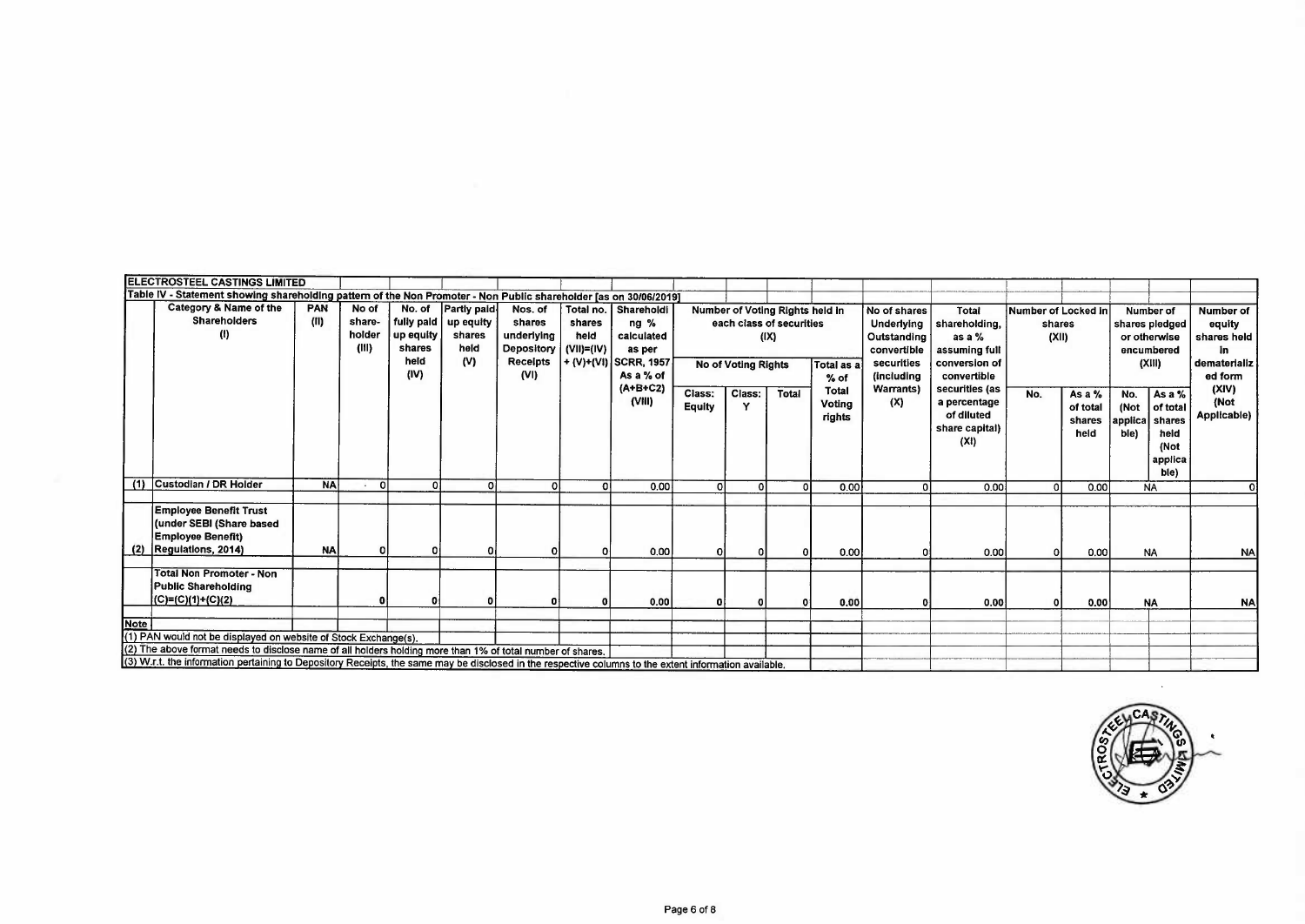|                | <b>ELECTROSTEEL CASTINGS LIMITED</b>                                                           |                                                               |                    |                                                        |                                                               |                    |                       |                         |                                                                                                             |           |                                                             |                                                             |
|----------------|------------------------------------------------------------------------------------------------|---------------------------------------------------------------|--------------------|--------------------------------------------------------|---------------------------------------------------------------|--------------------|-----------------------|-------------------------|-------------------------------------------------------------------------------------------------------------|-----------|-------------------------------------------------------------|-------------------------------------------------------------|
|                | Table V - Statement showing details of significant beneficial owners (SBOs) [as on 30/06/2019] |                                                               |                    |                                                        |                                                               |                    |                       |                         |                                                                                                             |           |                                                             |                                                             |
| Sr. No.        |                                                                                                | Details of the SBO<br>(1)                                     |                    |                                                        | Details of the registered owner<br>(II)                       |                    |                       |                         | Details of holding / exercise of right of the SBO in the<br>reporting company, whether direct or indirect*: |           |                                                             | Date of<br>creation /                                       |
|                | Name                                                                                           | <b>PAN / Passport</b><br>No. In case of a<br>foreign national | <b>Nationality</b> | Name                                                   | <b>PAN / Passport</b><br>No. in case of a<br>foreign national | <b>Nationality</b> | <b>Shares</b><br>(% ) | Voting<br>rights<br>(%) | (HI)<br><b>Rights on</b><br>distributable<br>dividend or any<br>other<br>distribution (%)                   |           | Exercise Exercise of<br>of control slanificant<br>influence | acquisition<br>оf<br>significant<br>beneficial<br>interest# |
| 1              | <b>UMANG KEJRIWAL -</b><br><b>TRUSTEE OF SREEJI</b><br>FAMILY BENEFIT TRUST                    | **                                                            | Indian             | <b>MURARI INVESTMENT &amp;</b><br>TRADING COMPANY LTD. |                                                               | Indian<br>Company  | 1.88                  |                         |                                                                                                             | No        | No                                                          | (IV)<br>$31 - 03 - 15$                                      |
| $\overline{2}$ | MAYANK KEJRIWAL -<br><b>TRUSTEE OF SREEJI</b><br>FAMILY BENEFIT TRUST                          |                                                               | Indian             | <b>MURARI INVESTMENT &amp;</b><br>TRADING COMPANY LTD  |                                                               | Indian<br>Company  | 1.88                  |                         |                                                                                                             | No        | No                                                          | $31 - 03 - 15$                                              |
| 3              | <b>ASHA KEJRIWAL -</b><br><b>TRUSTEE OF SREEJI</b><br>FAMILY BENEFIT TRUST                     | $\overline{}$                                                 | Indian             | <b>MURARI INVESTMENT &amp;</b><br>TRADING COMPANY LTD. |                                                               | Indian<br>Company  | 1.88                  |                         |                                                                                                             | No        | lNo                                                         | 31-03-15                                                    |
| 4              | AARTI KEJRIWAL -<br><b>TRUSTEE OF SREEJI</b><br>FAMILY BENEFIT TRUST                           |                                                               | Indian             | <b>MURARI INVESTMENT &amp;</b><br>TRADING COMPANY LTD. | $\overline{}$                                                 | Indian<br>Company  | 1.88                  |                         |                                                                                                             | No        | No                                                          | 31-03-15                                                    |
| $\overline{5}$ | UMANG KEJRIWAL -<br>TRUSTEE OF SREEJI<br>FAMILY BENEFIT TRUST                                  |                                                               | Indian             | G. K. & SONS PRIVATE<br>LTD                            | ⊷                                                             | Indian<br>Company  | 2.76                  |                         |                                                                                                             | No        | No                                                          | 21-08-17                                                    |
| 6              | MAYANK KEJRIWAL -<br><b>TRUSTEE OF SREEJI</b><br><b>FAMILY BENEFIT TRUST</b>                   |                                                               | Indian             | G. K. & SONS PRIVATE<br>LTD                            | **                                                            | Indian<br>Company  | 2.76                  |                         |                                                                                                             | No.       | No                                                          | $21 - 08 - 17$                                              |
| $\overline{7}$ | ASHA KEJRIWAL -<br><b>TRUSTEE OF SREEJI</b><br>FAMILY BENEFIT TRUST                            | ≂                                                             | Indian             | G. K. & SONS PRIVATE<br><b>LTD</b>                     | **                                                            | Indian<br>Company  | 2.76                  |                         |                                                                                                             | No        | N <sub>o</sub>                                              | 21-08-17                                                    |
| 8              | AARTI KEJRIWAL -<br><b>TRUSTEE OF SREEJI</b><br>FAMILY BENEFIT TRUST                           |                                                               | Indian             | G. K. & SONS PRIVATE<br>LTD                            | $\star\star$                                                  | Indian<br>Company  | 2.76                  |                         |                                                                                                             | <b>No</b> | No                                                          | 21-08-17                                                    |
| 9              | UMANG KEJRIWAL -<br><b>TRUSTEE OF SREEJI</b><br>FAMILY BENEFIT TRUST                           | $\overline{ }$                                                | Indian             | G.K.INVESTMENTS LTD.                                   |                                                               | Indian<br>Company  | 1.35                  |                         |                                                                                                             | <b>No</b> | No                                                          | 31-03-15                                                    |
| 10             | <b>MAYANK KEJRIWAL -</b><br><b>TRUSTEE OF SREEJI</b><br>FAMILY BENEFIT TRUST                   |                                                               | Indian             | G.K.INVESTMENTS LTD.                                   |                                                               | Indian<br>Company  | 1.35                  |                         |                                                                                                             | No        | lNo                                                         | $31 - 03 - 15$                                              |
| 11             | <b>ASHA KEJRIWAL -</b><br><b>TRUSTEE OF SREEJI</b><br>FAMILY BENEFIT TRUST                     |                                                               | Indian             | <b>G.K.INVESTMENTS LTD.</b>                            |                                                               | Indian<br>Company  | 1.35                  |                         |                                                                                                             | No        | No                                                          | 31-03-15                                                    |
| 12             | AARTI KEJRIWAL -<br>TRUSTEE OF SREEJI<br>FAMILY BENEFIT TRUST                                  |                                                               | Indian             | G.K.INVESTMENTS LTD.                                   |                                                               | Indian<br>Company  | 1.35                  |                         |                                                                                                             | No        | lNo.                                                        | $31 - 03 - 15$                                              |
| 13             | <b>UMANG KEJRIWAL -</b><br>TRUSTEE OF SREEJI<br>FAMILY BENEFIT TRUST                           |                                                               | Indian             | <b>ELECTROCAST SALES</b><br><b>INDIA LIMITED</b>       |                                                               | Indian<br>Company  | 2.09                  |                         |                                                                                                             | No        | No                                                          | 21-08-17                                                    |
| 14             | MAYANK KEJRIWAL -<br>TRUSTEE OF SREEJI<br>FAMILY BENEFIT TRUST                                 |                                                               | Indian             | <b>ELECTROCAST SALES</b><br><b>INDIA LIMITED</b>       |                                                               | Indian<br>Company  | 2.09                  |                         |                                                                                                             | No        | iNo                                                         | 21-08-17                                                    |
| 15             | <b>ASHA KEJRIWAL -</b><br><b>TRUSTEE OF SREEJI</b><br>FAMILY BENEFIT TRUST                     | ≂                                                             | Indian             | <b>ELECTROCAST SALES</b><br><b>INDIA LIMITED</b>       | $\star$                                                       | Indian<br>Company  | 2.09                  |                         |                                                                                                             | <b>No</b> | lNo                                                         | 21-08-17                                                    |
| 16             | AARTI KEJRIWAL -<br>TRUSTEE OF SREEJI<br>FAMILY BENEFIT TRUST                                  | $\overline{\phantom{a}}$                                      | Indian             | <b>ELECTROCAST SALES</b><br><b>INDIA LIMITED</b>       |                                                               | Indian<br>Company  | 2.09                  |                         |                                                                                                             | No        | <b>No</b>                                                   | 21-08-17                                                    |
| 17             | <b>UMANG KEJRIWAL -</b><br>TRUSTEE OF SREEJI<br>FAMILY BENEFIT TRUST                           | $\frac{1}{2}$                                                 | Indian             | UTTAM COMMERCIAL<br><b>COMPANY LTD.</b>                |                                                               | Indian<br>Company  | 1.37                  |                         |                                                                                                             | No        | No.                                                         | $21 - 08 - 17$                                              |
| 18             | MAYANK KEJRIWAL -<br>TRUSTEE OF SREEJI<br>FAMILY BENEFIT TRUST                                 | $\overline{1}$                                                | Indian             | UTTAM COMMERCIAL<br>COMPANY LTD.                       |                                                               | Indian<br>Company  | 1,37                  |                         |                                                                                                             | No        | No                                                          | 21-08-17                                                    |